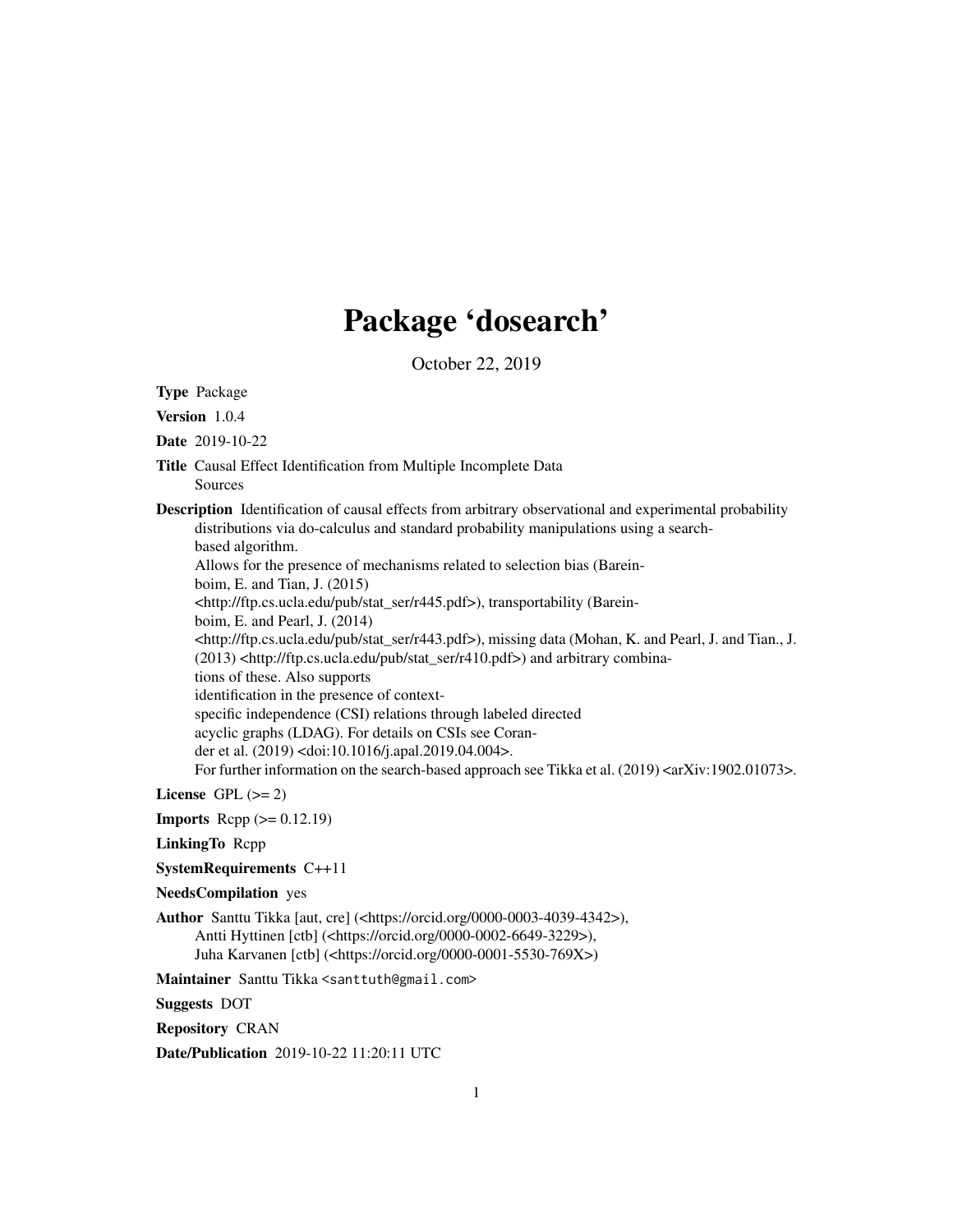# <span id="page-1-0"></span>R topics documented:

## **Index** [12](#page-11-0)

dosearch-package *Causal Effect Identification from Multiple Incomplete Data Sources*

#### **Description**

Solves causal effect identifiability problems from arbitrary observational and experimental data using a heuristic search. Allows for the presence of advanced data-generating mechanims. See the Vignette for further details.

#### Author(s)

Santtu Tikka, Antti Hyttinen, Juha Karvanen

# References

G. Aleksandrowicz, H. Chockler, J. Y. Halpern, and A. Ivrii. The computational complexity of structure-based causality. *Journal of Artificial Intelligence Research*, 58:431–451, 2017.

J. D. Angrist, G. W. Imbens, and D. B. Rubin. Identification of causal effects using instrumental variables. *Journal of the American Statistical Association*, 91(434):444–455, 1996.

Y. Barash and N. Friedman. Context-specific Bayesian clustering for gene expression data. *Journal of Computational Biology*, 9(2):169–191, 2002.

E. Bareinboim and J. Pearl. Controlling selection bias in causal inference. In *Proceedings of the 15th International Conference on Artificial Intelligence and Statistics*, 22:100–108, 2012a.

E. Bareinboim and J. Pearl. Causal inference by surrogate experiments: z-identifiability. In *Proceedings of the 28th Conference on Uncertainty in Artificial Intelligence*, 113–120, 2012b.

E. Bareinboim and J. Pearl. A general algorithm for deciding transportability of experimental results. *Journal of Causal Inference*, 1:107–134, 2013.

E. Bareinboim and J. Pearl. Transportability from multiple environments with limited experiments: Completeness results. In *Proceedings of the 27th Annual Conference on Neural Information Processing Systems*, 280–288, 2014.

E. Bareinboim and J. Tian. Recovering causal effects from selection bias. In *Proceedings of the 29th AAAI Conference on Artificial Intelligence*, 3475–3481, 2015.

E. Bareinboim, J. Tian, and J. Pearl. Recovering from selection bias in causal and statistical inference. In *Proceedings of the 28th AAAI Conference on Neural Information Processing Systems*, 2014.

C. Boutilier, N. Friedman, M. Goldszmidt, and D. Koller. Context-specific independence in Bayesian networks. In *Proceedings of the 12th International Conference on Uncertainty in Artificial Intelligence*, 115–123, 1996.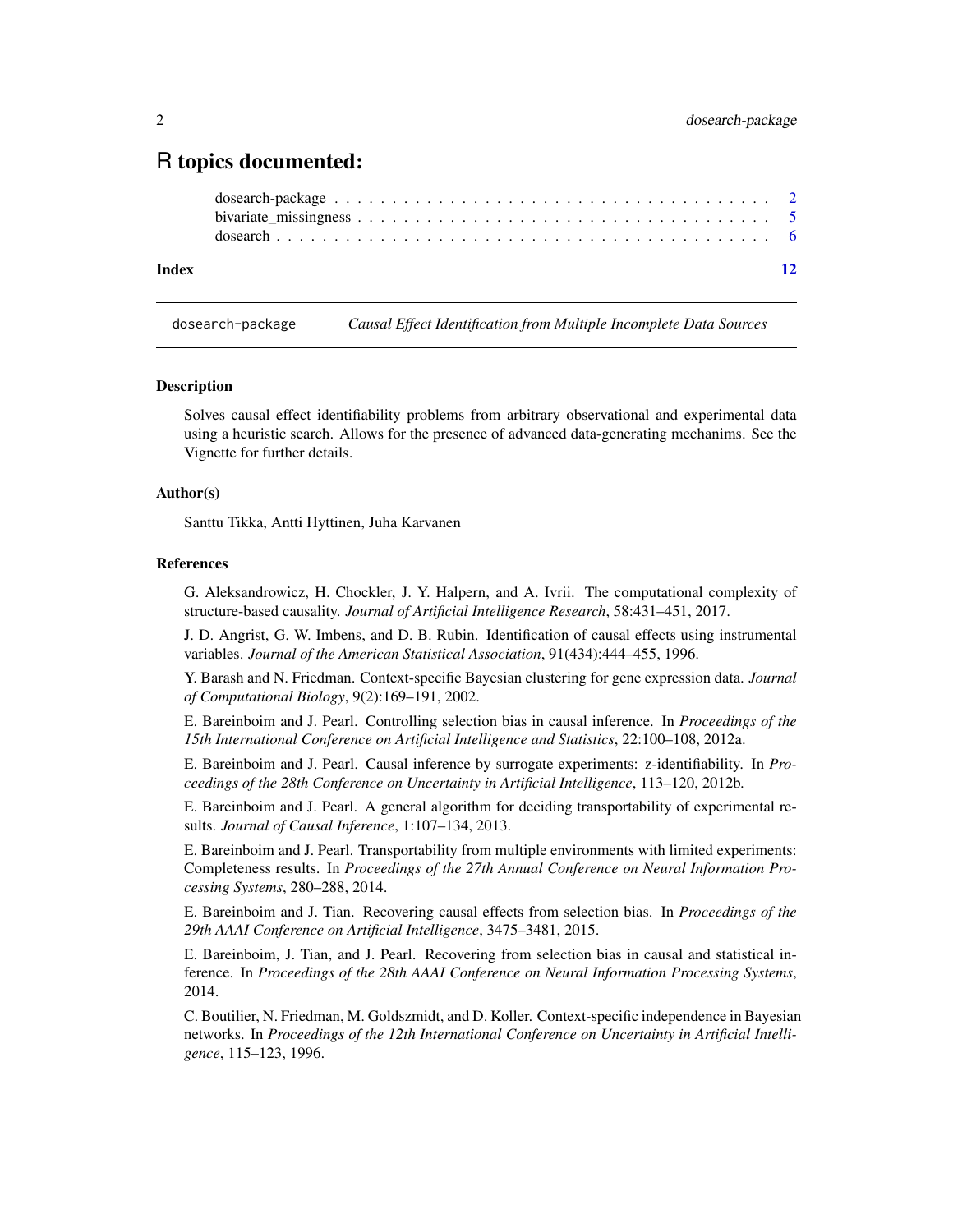# dosearch-package 3

N. E. Breslow. Statistics in epidemiology: The case-control study. *Journal of the American Statistical Association*, 91(433):14–28, 1996.

C. J. Butz, A. E. dos Santos, and J. S. Oliveira. Relevant path separation: A faster method for testing independencies in Bayesian networks. In *8th International Conference on Probabilistic Graphical Models*, 74–85, 2016.

B. Chen, D. Kumor, and E. Bareinboim. Identification and model testing in linear structural equation models using auxiliary variables. In *Proceedings of the 34th International Conference on Machine Learning*, 70:757–766, 2017.

G. F. Cooper. The computational complexity of probabilistic inference using Bayesian belief networks. Artificial Intelligence, 42(2):393–405, 1990.

J. Corander, A. Hyttinen, J. Kontinen, J. Pensar, and J. Vaananen. A logical approach to contextspecific independence. Annals of Pure and Applied Logic, 2019.

J. Correa and E. Bareinboim. Causal effect identification by adjustment under confounding and selection biases. In *Proceedings of the 31st AAAI Conference on Artificial Intelligence*, 2017.

J. Correa, J. Tian, and E. Bareinboim. Generalized adjustment under confounding and selection biases. In *Proceedings of the 32nd AAAI Conference on Artificial Intelligence*, 2018.

D. Danks, C. Glymour, and R. E. Tillman. Integrating locally learned causal structures with overlapping variables. In *Advances in Neural Information Processing Systems*, 1665–1672, 2009.

A. P. Dawid. Influence diagrams for causal modelling and inference. *International Statistical Review*, 70(2):161–189, 2002.

D. Entner, P. Hoyer, and P. Spirtes. Data-driven covariate selection for nonparametric estimation of causal effects. In *Proceedings of the 16th International Conference on Artificial Intelligence and Statistics*, 31:256–264, 2013.

D. Galles and J. Pearl. Testing identifiability of causal effects. In *Proceedings of the 11th Conference Annual Conference on Uncertainty in Artificial Intelligence*, 185–195, 1995.

B. Georgi, J. Schultz, and A. Schliep. Context-specific independence mixture modelling for protein families. In *European Conference on Principles of Data Mining and Knowledge Discovery*, 79–90, 2007.

S. Greenland, J. M. Robins, and J. Pearl. Confounding and collapsibility in causal inference. *Statistical Science*, 14(1):29–46, 1999.

J. Y. Halpern. Axiomatizing causal reasoning. Journal of Artificial Intelligence Research, 12:317– 337, 2000.

Y. Huang and M. Valtorta. Pearl's calculus of intervention is complete. In *Proceedings of the 22nd Conference on Uncertainty in Artificial Intelligence*, 217–224, 2006.

A. Hyttinen, F. Eberhardt, and P. O. Hoyer. Causal discovery of linear cyclic models from multiple experimental data sets with overlapping variables. In *Proceedings of the 28th Conference on Uncertainty in Artificial Intelligence*, 387–396, 2012.

A. Hyttinen, F. Eberhardt, and M. Jarvisalo. Do-calculus when the true graph is unknown. In *Proceedings of the 31st Conference on Uncertainty in Artificial Intelligence*, 395–404, 2015.

A. Jaber, J. Zhang, and E. Bareinboim. Causal identification under Markov equivalence. In *Proceedings of the 34th Conference on Uncertainty in Artificial Intelligence*, 978–987, 2018.

J. Karvanen. Study design in causal models. *Scandinavian Journal of Statistics*, 42(2):361–377, 2015.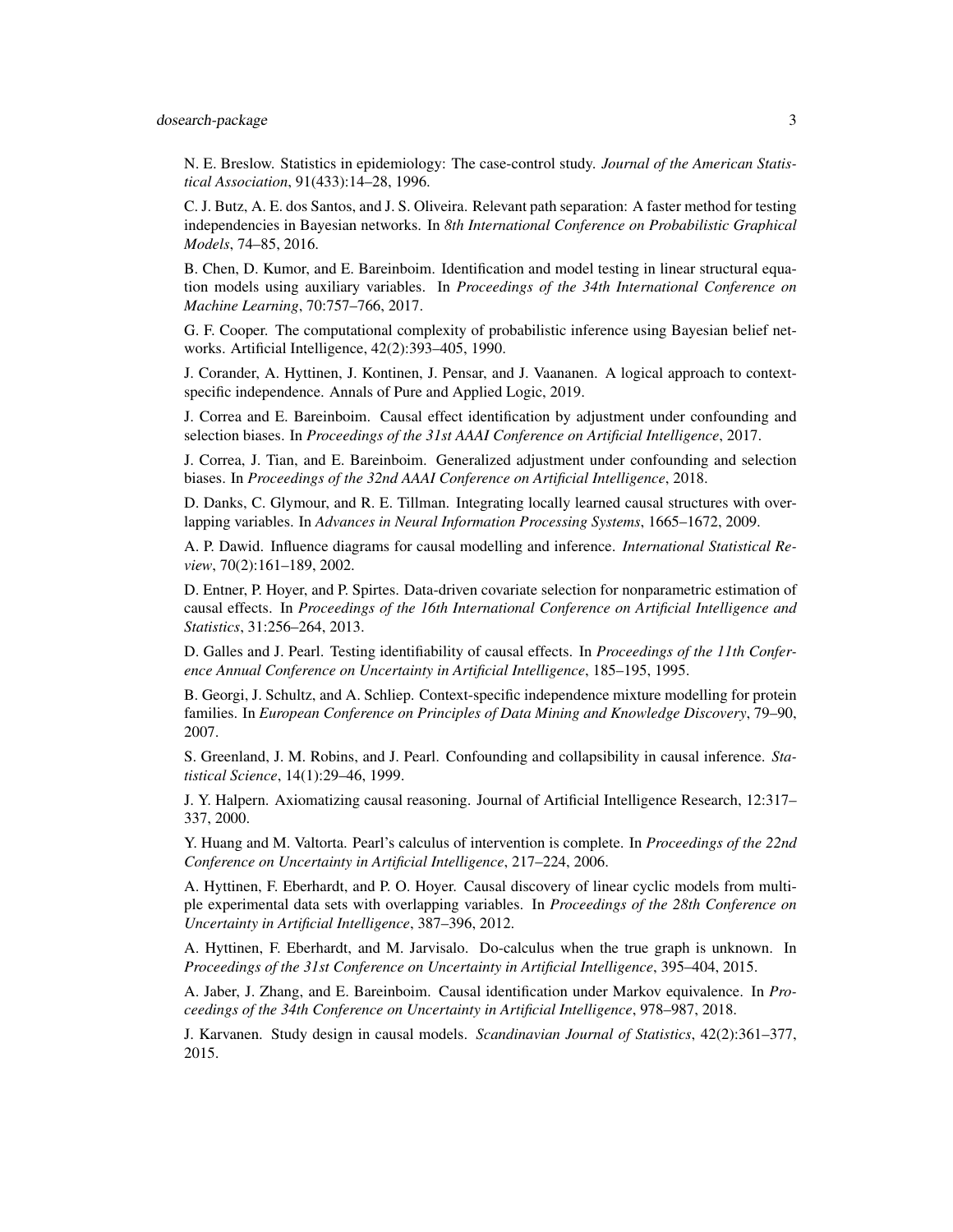D. Koller and N. Friedman. *Probabilistic Graphical Models: Principles and Techniques*, 2009.

S. L. Lauritzen. Causal inference from graphical models. In *Complex Stochastic Systems*, 67–107, 2000.

R. J. A. Little and D. B. Rubin. *Statistical Analysis with Missing Data*, 1986.

M. H. Maathuis, M. Kalisch, and P. Buhlmann. Estimating high-dimensional intervention effects from observational data. *The Annals of Statistics*, 37(6A):3133–3164, 2009.

D. Malinsky and P. Spirtes. Estimating bounds on causal effects in high-dimensional and possibly confounded systems. *International Journal of Approximate Reasoning*, 88:371–384, 2017.

K. Mohan and J. Pearl. Graphical models for processing missing data. 2018. Forthcoming, https://arxiv.org/abs/1801.03583.

K. Mohan, J. Pearl, and J. Tian. Graphical models for inference with missing data. In *Advances in Neural Information Systems*, 26:1277–1285, 2013.

H. Nyman, J. Pensar, T. Koski, and J. Corander. Stratified graphical models-context-specific independence in graphical models. Bayesian Analysis, 9(4):883–908, 2014.

J. M. Pena and M. Bendtsen. Causal effect identification in acyclic directed mixed graphs and gated models. *International Journal of Approximate Reasoning*, 90:56–75, 2017.

J. Pearl. Causal diagrams for empirical research. *Biometrika*, 82(4):669–688, 1995.

J. Pearl. *Causality: Models, Reasoning, and Inference*, 2009.

J. Pensar, H. J. Nyman, T. Koski, and J. Corander. Labeled directed acyclic graphs: a generalization of context-specific independence in directed graphical models. Data Mining and Knowledge Discovery, 29(2):503–533, 2015.

E. Perkovic, J. Textor, M. Kalisch, and M. Maathuis. A complete generalized adjustment criterion. In *Proceedings of the 31st Conference on Uncertainty in Artificial Intelligence*, 682–691, 2015.

J. Peters, J. M. Mooij, D. Janzing, and B. Scholkopf. Causal discovery with continuous additive noise models. *Journal of Machine Learning Research*, 15:2009–2053, 2014.

S. E. Shimony. Explanation, irrelevance, and statistical independence. In *Proceedings of the 9th National conference on Artificial intelligence - Volume 1*, 482–487, 1991.

I. Shpitser and J. Pearl. Identification of joint interventional distributions in recursive semi-Markovian causal models. In *Proceedings of the 21st National Conference on Artificial Intelligence – Volume 2*, 1219–1226, 2006a.

I. Shpitser and J. Pearl. Identification of conditional interventional distributions. In *Proceedings of the 22nd Conference on Uncertainty in Artificial Intelligence*, 437–444, 2006b.

I. Shpitser and J. Pearl. Complete identification methods for the causal hierarchy. *Journal of Machine Learning Research*, 9:1941–1979, 2008.

I. Shpitser, K. Mohan, and J. Pearl. Missing data as a causal and probabilistic problem. In *Proceedings of the 31st Conference on Uncertainty in Artificial Intelligence*, 802–811, 2015.

P. Spirtes, C. Glymour, and R. Scheines. *Causation, Prediction, and Search*, 1993.

S. Tikka and J. Karvanen. Identifying causal effects with the R package causaleffect. *Journal of Statistical Software*, 76(12):1–30, 2017a.

S. Tikka and J. Karvanen. Simplifying probabilistic expressions in causal inference. *Journal of Machine Learning Research*, 18(36):1–30, 2017b.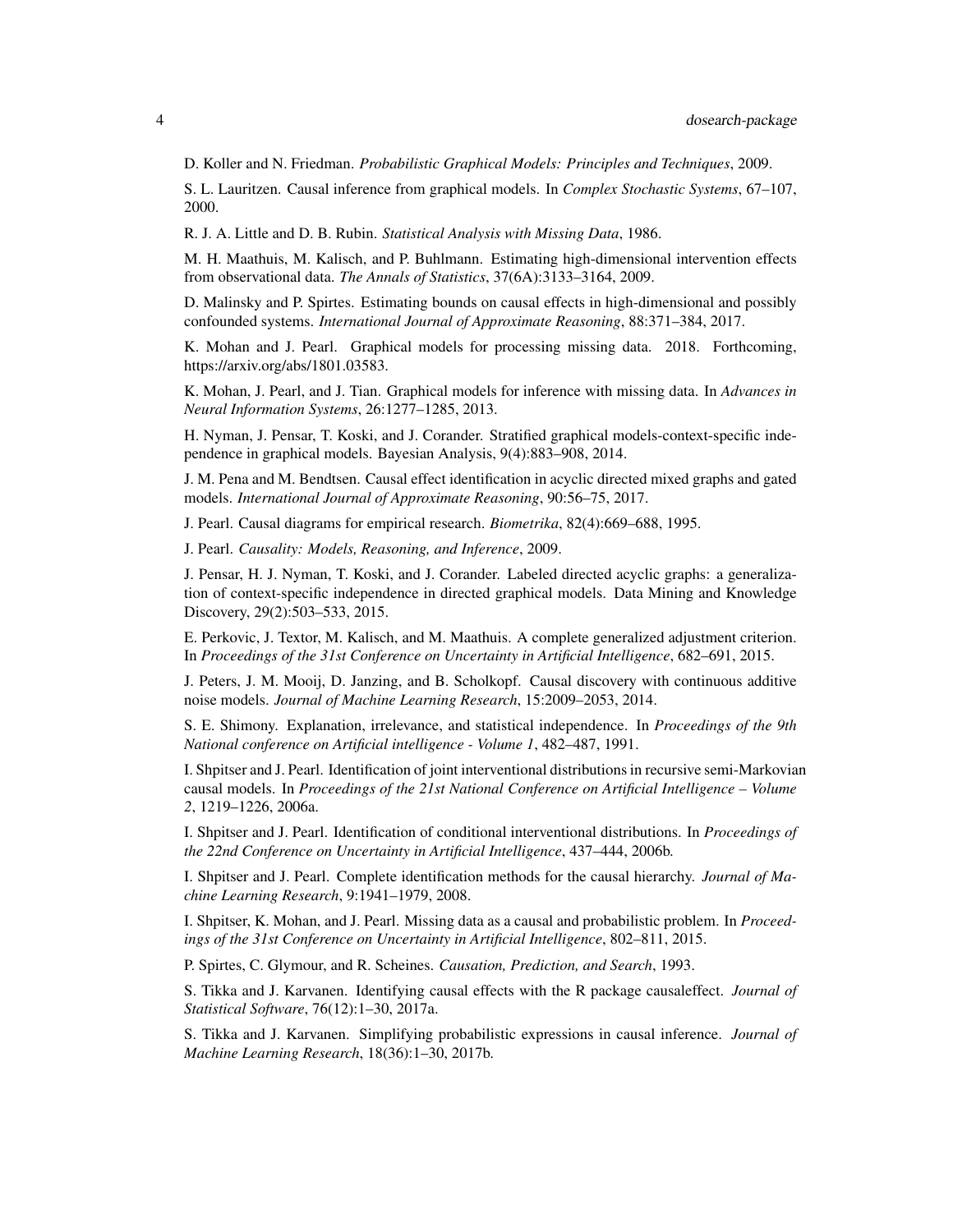<span id="page-4-0"></span>S. Tikka and J. Karvanen. Enhancing identification of causal effects by pruning. *Journal of Machine Learning Research*, 18(194):1–23, 2018a.

S. Tikka and J. Karvanen. Surrogate outcomes and transportability. Submitted manuscript, http://arxiv.org/abs/1806.07172, 2018b.

R. Tillman and P. Spirtes. Learning equivalence classes of acyclic models with latent and selection variables from multiple datasets with overlapping variables. In *Proceedings of the 14th International Conference on Artificial Intelligence and Statistics*, 3–15, 2011.

S. Triantafillou and I. Tsamardinos. Constraint-based causal discovery from multiple interventions over overlapping variable sets. *Journal of Machine Learning Research*, 16:2147–2205, 2015.

S. Triantafillou, I. Tsamardinos, and I. Tollis. Learning causal structure from overlapping variable sets. In *Proceedings of the 13th International Conference on Artificial Intelligence and Statistics*, 860–867, 2010.

B. van der Zander and M. Liskiewicz. On searching for generalized instrumental variables. In *Proceedings of the 19th International Conference on Artificial Intelligence and Statistics*, 2016.

S. Visscher, P. Lucas, I. Flesch, and K. Schurink. Using temporal context-specific independence information in the exploratory analysis of disease processes. In *Conference on Artificial Intelligence in Medicine in Europe*, 87–96, 2007.

bivariate\_missingness *Systematic Analysis of Bivariate Missing Data Problems*

# **Description**

This data set contains the results of a systematic analysis of all missing data problems of two variables. Each problem is associated with a graph containing two vertices,  $X$  and  $Y$ , and their response indicators,  $R_X$  and  $R_Y$ .

#### Usage

```
data(bivariate_missingness)
```
#### Format

A data frame with 6144 rows and 8 variables:

graph the graph of the instance, see [get\\_derivation](#page-5-1) for more details on the syntax

nedges number of edges in the graph (directed and bidirected)

**arrowXtoY** whether the graph contains an arrow from  $X$  to  $Y$  or not

**jointXY** identifiability of the joint distribution of  $X$  and  $Y$ 

**marginX** identifiability of the marginal distribution of  $X$ 

**marginY** identifiability of the marginal distribution of  $Y$ 

**YcondX** identifiability of the conditional distribution of  $Y$  given  $X$ 

**YdoX** identifiability of the causal effect of  $X$  on  $Y$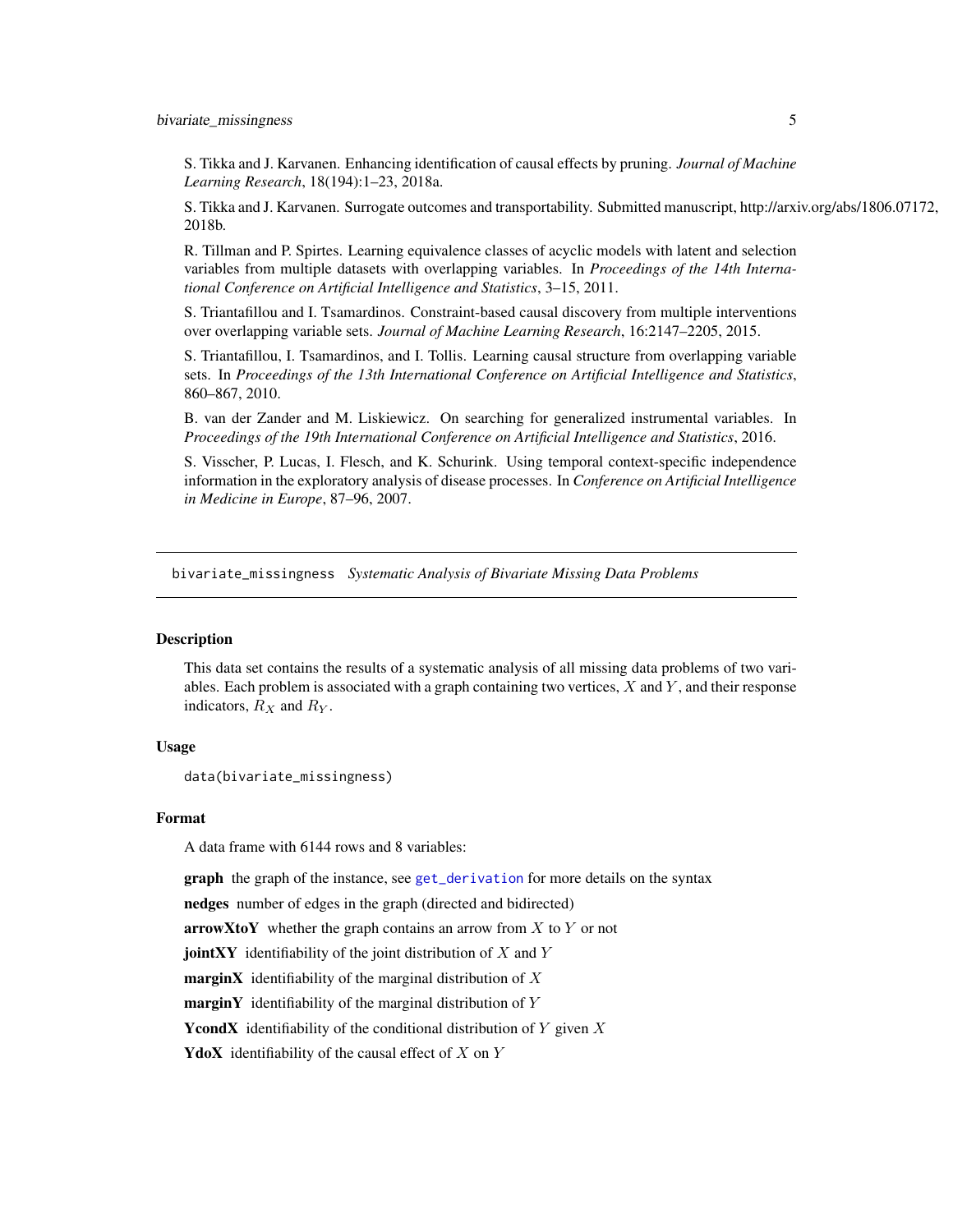### <span id="page-5-0"></span>Source

See the Vignette, Section 5.1.

dosearch *Identify a causal effect from arbitrary experiments and observations*

# <span id="page-5-1"></span>Description

Identify a causal query from available data in a causal model described by a graph that is a semi-Markovian DAG or a labeled directed acyclic graph (LDAG). For DAGs, special mechanisms related to transportability of causal effects, recoverability from selection bias and identifiability under missing data can also be included.

#### Usage

dosearch(data, query, graph, transportability = NULL, selection\_bias = NULL, missing\_data = NULL, control = list())

# Arguments

| data             | a character string describing the available distributions in the package syntax.<br>See 'Details'                                          |  |  |
|------------------|--------------------------------------------------------------------------------------------------------------------------------------------|--|--|
| query            | a character string describing the target distribution in the package syntax. See<br>'Details'                                              |  |  |
| graph            | a character string describing either a DAG or an LDAG in the package syntax.<br>See 'Details'                                              |  |  |
| transportability |                                                                                                                                            |  |  |
|                  | a character string describing the transportability nodes of the model in the pack-<br>age syntax (for DAGs only). See 'Details'            |  |  |
|                  | selection bias a character string describing the selection bias nodes of the model in the package<br>syntax (for DAGs only). See 'Details' |  |  |
| missing_data     | a character string describing the missing data mechanisms of the model in the<br>package syntax (for DAGs only). See 'Details'             |  |  |
| control          | a list of control parameters. See 'Details'.                                                                                               |  |  |

# Details

data is used to list the available input distributions. When graph is a DAG the distributions should be of the form

$$
P(A_i|do(B_i), C_i).
$$

Individual variables within sets should be separated by a comma. For example, three input distributions

 $P(Z|do(X)), P(W, Y|do(Z, X)), P(W, Y, X|Z),$ 

should be given as follows: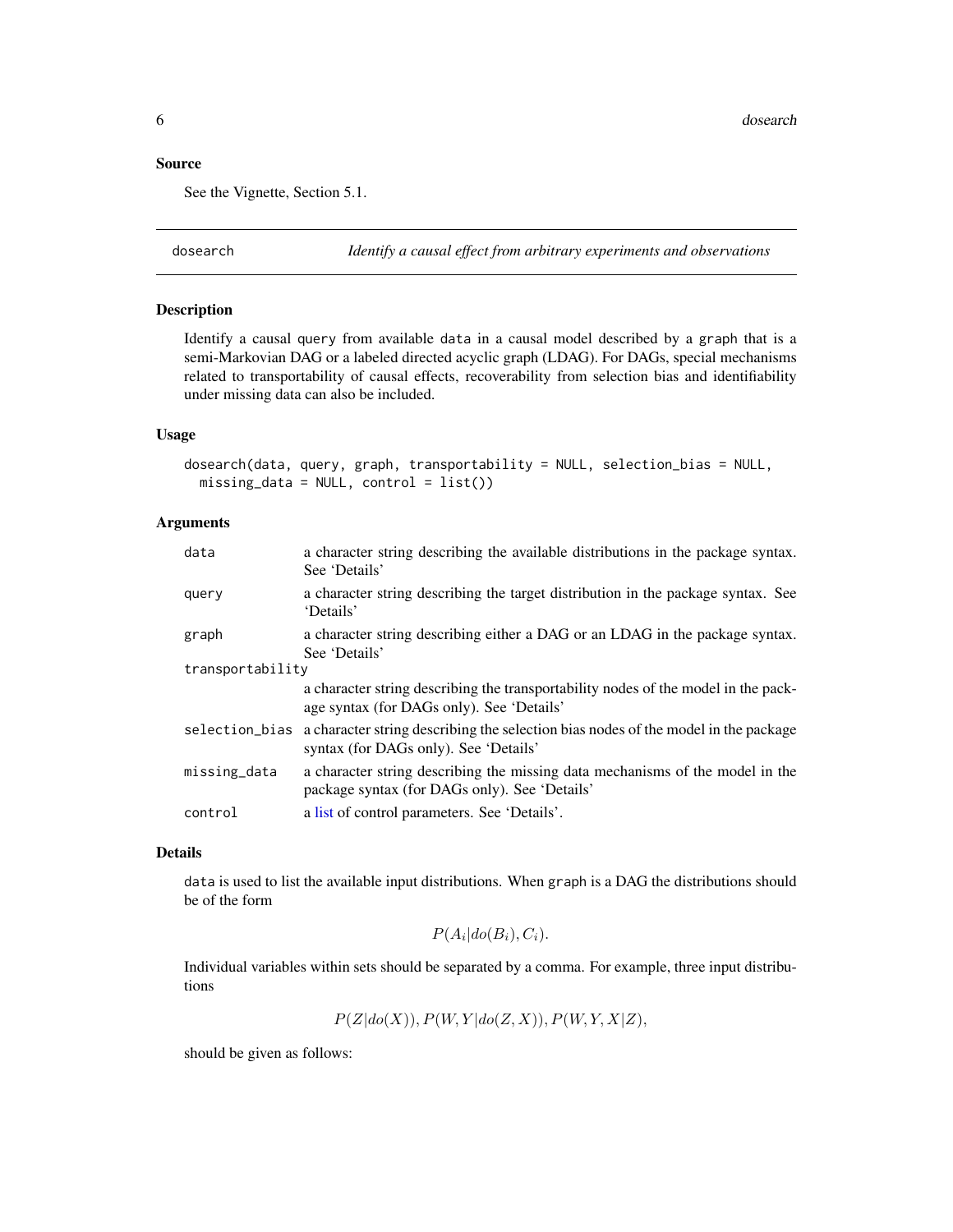dosearch 7 and 2008 and 2008 and 2008 and 2008 and 2008 and 2008 and 2008 and 2008 and 2008 and 2008 and 2008 and 2008 and 2008 and 2008 and 2008 and 2008 and 2008 and 2008 and 2008 and 2008 and 2008 and 2008 and 2008 and

 $>$  data  $<-$  "  $+$  P(Z|do(X)) + P(W,Y|do(Z,X)) + P(W,Y,X|Z) +"

The use of multiple do-operators is not permitted. Furthermore, when both conditioning variables and a do-operator are present, every conditioning variable must either precede the do-operator or follow it. When graph is an LDAG, the do-operation is represented by an intervention node, i.e.,

$$
P(Y|do(X), Z) = P(Y|X, Z, I_X = 1)
$$

For example, in the case of the previous example in an LDAG, the three input distributions become:

```
> data <- "
+ P(Z|X, I_X = 1)+ P(W,Y|Z,X,I_X=1,I_Z=1)
+ P(W,Y,X|Z)
+"
```
The intervention nodes  $I_X$  and  $I_Z$  must be explicitly defined in the graph along with the relevant labels for the edges.

query is the target distribution of the search. It has the same syntax as data, but only a single distribution should be given.

graph is a description of a directed acyclic graph where directed edges are denoted by -> and bidirected arcs corresponding to unobserved confounders are denoted by  $\langle - \rangle$  (or by  $\sim$ ). As an example, a DAG with two directed edges and one bidirected edge is constructed as follows:

```
> graph <- "
+ X -> Z
+ Z -> Y
+ X <-> Y
+"
```
LDAGs are constructed similarly with the addition of labels and with the omission bidirected edges (latent variables must be explicitly defined). As an example, an LDAG with two labeled edges can be constructed as follows:

```
> graph <- "
+ X -> Z : A = 0
+ Z -> Y : A = 1
+ A \rightarrow Z
+ A -> Y
+"
```
Here the labels indicate that the edge from  $X$  to  $Z$  vanishes when  $A$  has the value 0 and the edge from  $Z$  to  $Y$  vanishes when A has the value 1. Multiple labels on the same edge should be separated by a semi-colon.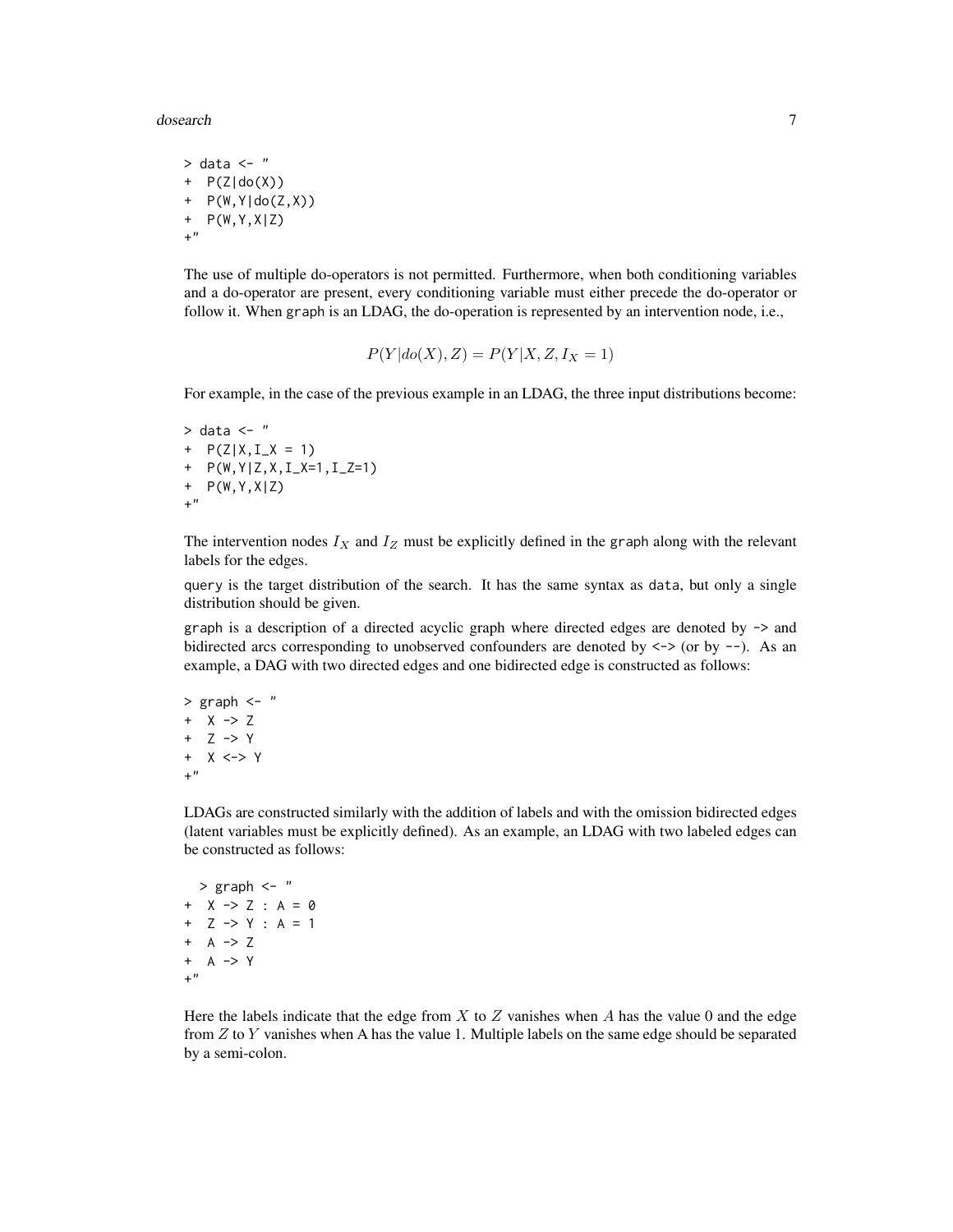<span id="page-7-0"></span>transportability enumerates the nodes that should be understood as transportability nodes responsible for discrepancies between domains. Individual variables should be separated by a comma. See e.g., Bareinboim and Pearl (2014) for details on transportability.

selection\_bias enumerates the nodes that should be understood as selection bias nodes responsible for bias in the input data sets. Individual variables should be separated by a comma. See e.g., Bareinboim and Pearl (2014) for details on selection bias recoverability.

missing\_data enumerates the missingness mechanisms of the model. The syntax for a single mechanism is  $M_X$ : X where  $M_X$  is the mechanism for X. Individual mechanisms should be separated by a comma. Note that both  $M_X$  and X must be present in the graph if the corresponding mechanism is given as input. Proxy variables should not be included in the graph, since they are automatically generated based on missing\_data. By default, a warning is issued if a proxy variable is present in an input distribution but its corresponding mechanism is not present in any input. See e.g., Mohan, Pearl and Tian (2013) for details on missing data as a causal inference problem.

The control argument is a list that can supply any of the following components:

- benchmark A logical value. If TRUE, the search time is recorded and returned (in milliseconds). Defaults to FALSE.
- draw\_derivation A logical value. If TRUE, a string representing the derivation steps as a DOT graph is returned. The graph can be exported as an image for example by using [dot](#page-0-0). Defaults to FALSE.
- draw\_all A logical value. If TRUE and if draw\_derivation = TRUE, the derivation will contain every step taken by the search. If FALSE, only steps that resulted in an identifiable target are returned. Defaults to FALSE.
- formula A logical value. If TRUE, a string representing the identifiable query is returned when the target query is identifiable. If FALSE, only a logical value is returned that takes the value TRUE for an identifiable target and FALSE otherwise. Defaults to TRUE.
- heuristic A logical value. If TRUE, new distributions are expanded according to a search heuristic (see Tikka et al. (2019) for details). Otherwise, distributions are expanded in the order in which they were identified. Defaults to TRUE unless missing data mechanisms are provided in missing\_data.
- md\_sym A single character describing the symbol to use for active missing data mechanisms. Defaults to "1".
- time\_limit A numeric value giving a time limit for the search (in hours) when benchmark is enabled. The default value is 0.5.
- verbose A logical value. If TRUE, diagnostic information is printed to the console during the search. Defaults to FALSE.
- warn A logical value. If TRUE, a warning is issued for possibly unintentionally misspecified but syntactically correct input distributions.

#### Value

A list with the following components by default. See the options of control for how to obtain a graphical representation of the derivation or how to benchmark the search.

identifiable A logical value that attains the value TRUE is the target quantity is identifiable and FALSE otherwise.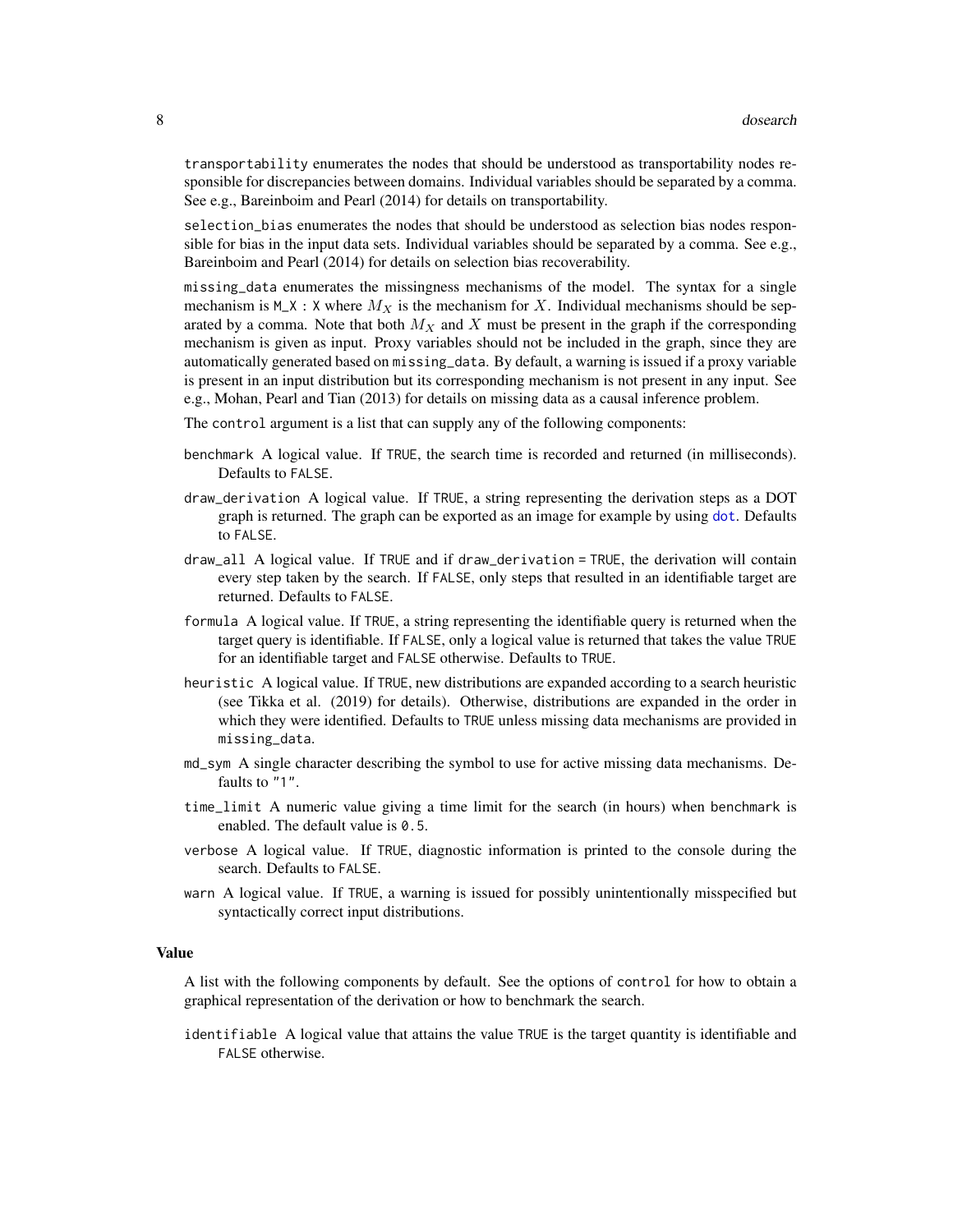#### dosearch 9

formula A character string describing a formula for an identifiable query or an empty character vector for an unidentifiable effect.

# Author(s)

Santtu Tikka

# Examples

## Not run:

```
# Multiple input distributions (both observational and interventional)
data1 \leftarrow "
  p(z_2, x_2|do(x_1))p(z_1|x_2,do(x_1,y))p(x_1|w_1,do(x_2))
  p(y|z_1,z_2,x_1,do(x_2))
   p(w|y,x_1,do(x_2))
"
query1 <- "p(y,x_1|w,do(x_2))"
graph1 < -"
 x_1 \rightarrow z_2x_1 \rightarrow z_1x_2 \rightarrow z_1x_2 \rightarrow z_2z_1 \rightarrow yz_2 \rightarrow yx_1 \rightarrow wx_2 > wz_1 \rightarrow wz_{2} -> w
"
dosearch(data1, query1, graph1)
# Selection bias
data2 \leftarrow "
  p(x,y,z_1,z_2|s)p(z_1, z_2)"
query2 <- "p(y|do(x))"graph2 \leq - "
  x \rightarrow z_1z_{-1} -> z_{-2}x \rightarrow yy -- z_2
  z_2 \rightarrow s
```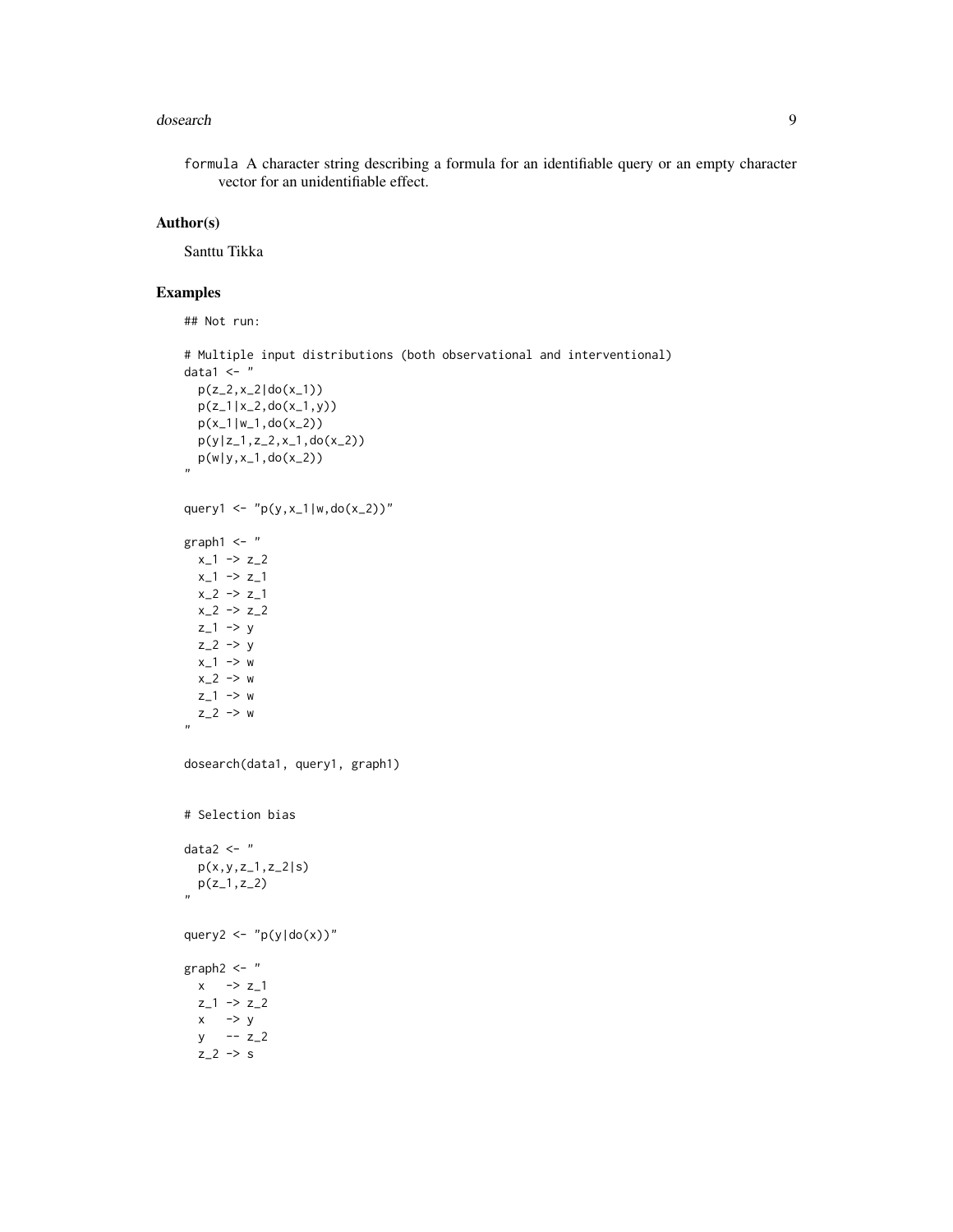#### 10 dosearch and the contract of the contract of the contract of the contract of the contract of the contract of the contract of the contract of the contract of the contract of the contract of the contract of the contract o

```
dosearch(data2, query2, graph2, selection_bias = "s")
# Transportability
data3 \leftarrow "
  p(x,y,z_1,z_2)
  p(x,y,z_1|s_1,s_2,do(z_2))p(x,y,z_2|s_3,do(z_1))
"
query3 <- "p(y|do(x))"graph3 < - "
 z_1 \rightarrow xx \rightarrow z_{2}z_2 \rightarrow yz_1 \leftrightarrow z_2z_{-1} <-> z_{-2}z_1 <-> y
  t_{-1} \rightarrow z_{-1}t_{-2} \rightarrow z_{-2}t_3 \rightarrow y"
dosearch(data3, query3, graph3, transportability = "t_1, t_2, t_3")
# Missing data
# Proxy variables are denoted by an asterisk (*)
data4 \leftarrow "
   p(x*,y*,z*,m_x,m_y,m_z)
"
query4 \leq "p(x,y,z)"
graph4 < -"
 z \rightarrow xx \rightarrow yx \rightarrow m_zy -> m_z
  y \rightarrow m_xz <-> y
"
dosearch(data4, query4, graph4, missing_data = "m_x : x, m_y : y, m_z : z")
```
# An LDAG

 $\mathbf{n}$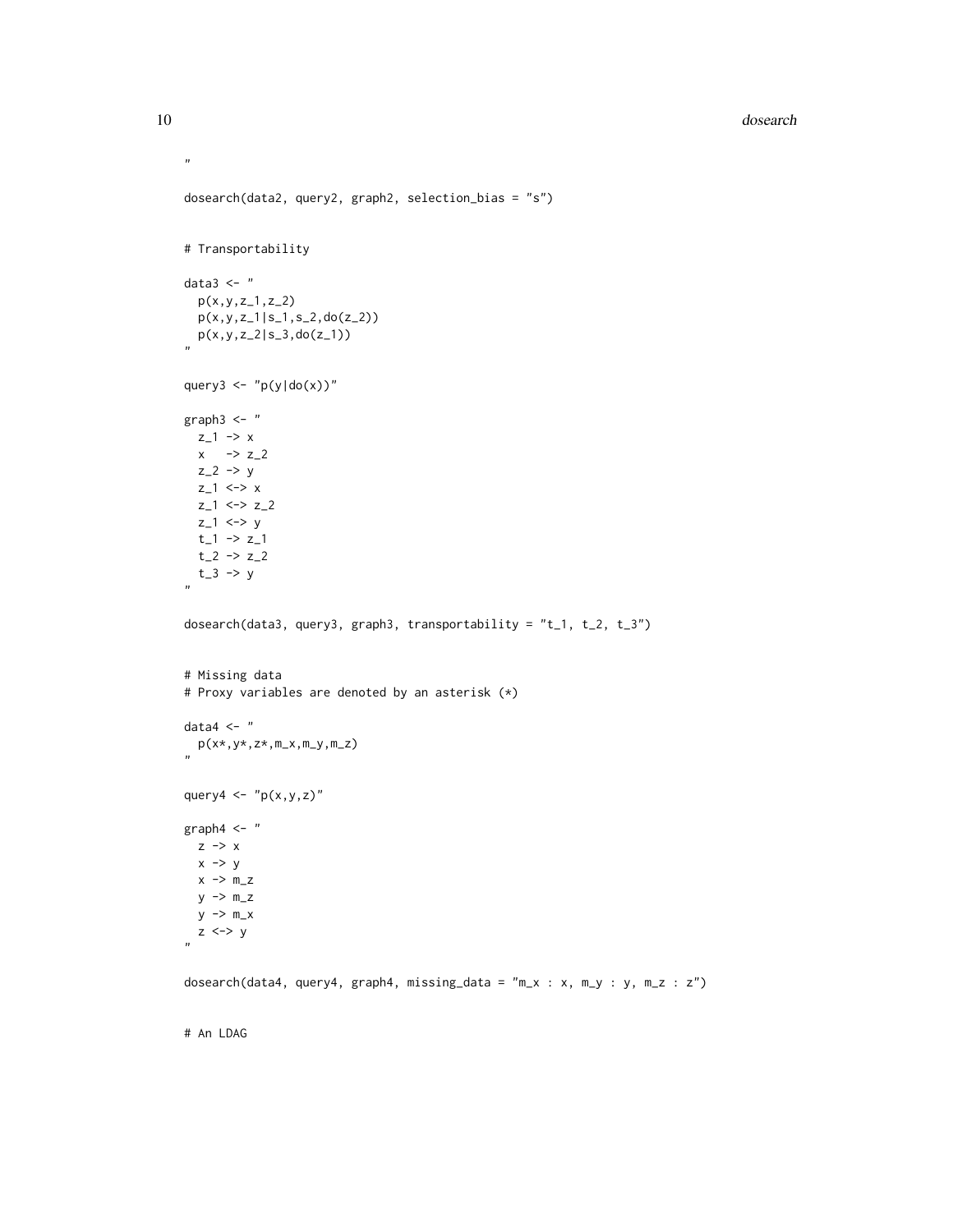#### dosearch the contract of the contract of the contract of the contract of the contract of the contract of the contract of the contract of the contract of the contract of the contract of the contract of the contract of the c

```
data5 <- "P(X,Y,Z)"query5 <- "P(Y|X,I_X=1)"
graph5 < -"
 X \rightarrow Y : Z = 1Z \rightarrow YZ \rightarrow X : I_X = 1I_X \rightarrow XH \rightarrow X : I_X = 1H \rightarrow ZQ \rightarrow ZQ \rightarrow Y : Z = 0"
dosearch(data5, query5, graph5)
# A more complicated LDAG
# with multiple assignments for the edge X -> Z
data6 <- "P(X,Y,Z,A,W)"query6 <- "P(Y|X,I_X=1)"
graph6 < -"
  I_X \rightarrow XI_Z \rightarrow ZA \rightarrow WZ \rightarrow YA \rightarrow ZX \rightarrow Z : I_Z = 1; A = 1X \rightarrow Y : A = \emptysetW \rightarrow X : I_X = 1W \rightarrow Y : A = \emptysetA \rightarrow YU \rightarrow X : I_X = 1U \rightarrow Y : A = 1"
dosearch(data6, query6, graph6)
# Export the DOT diagram of the derivation as an SVG file
# to the working directory via the DOT package.
# By default, only the identifying part is plotted.
# PostScript format is also supported.
d <- get_derivation(data1, query1, graph1, control = list(draw_derivation = TRUE))
DOT::dot(d$derivation, "derivation.svg")
## End(Not run)
```